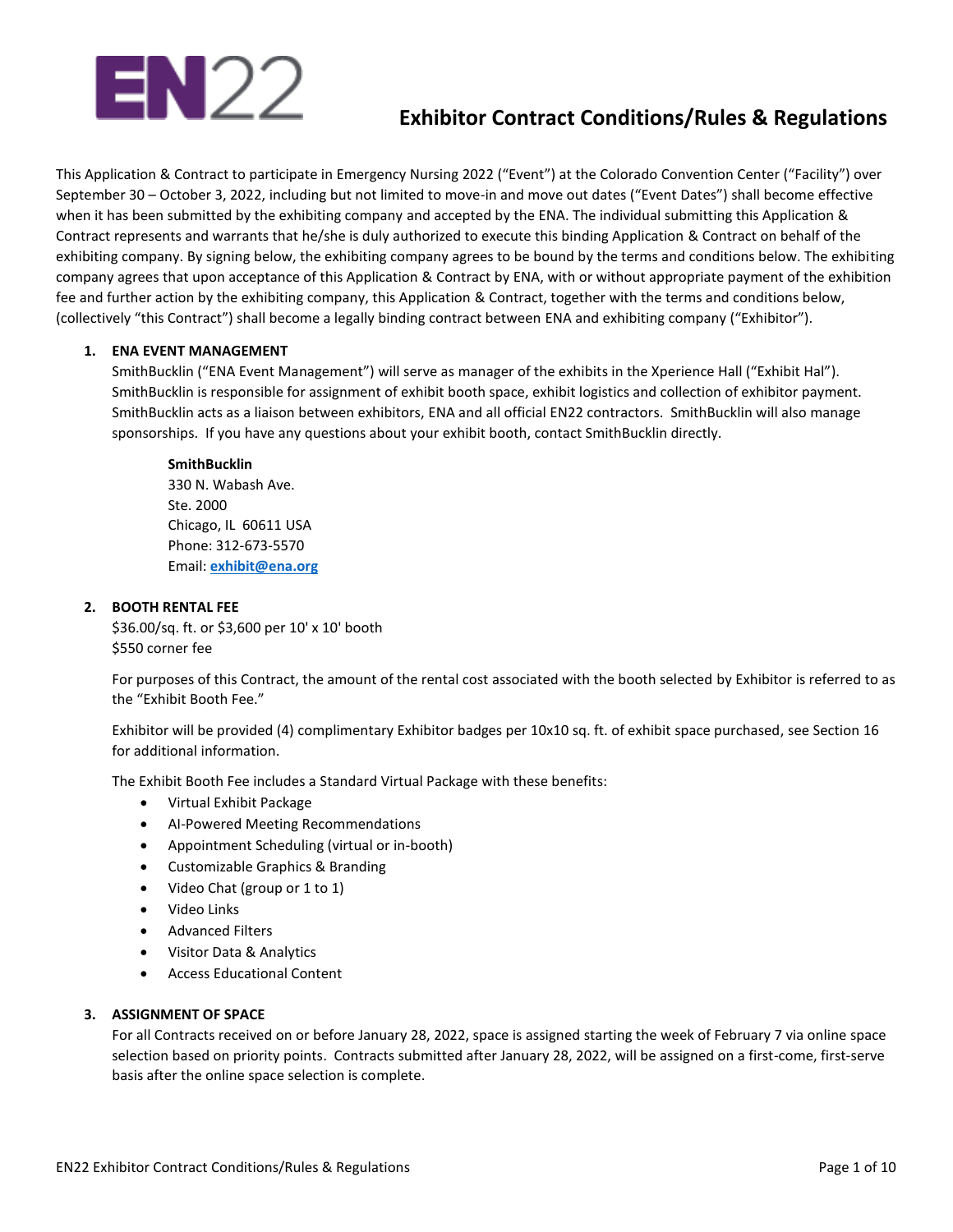ENA priority points are awarded as follows:

- Point for each 10' x 10' booth for the current year
	- o For EN21X, each exhibitor will receive (2) points for participating
	- (5) Bonus points if exhibited for last (5) consecutive years (2017, 2018, 2019, 2020, and 2021)
- Sponsorship points based on the dollar amount spent:
	- $\circ$  For EN21X, points will be awarded for sponsorship spend in the below increments:
		- o (6) Points \$25,000 or more
	- o (5) Points \$20,000 to \$24,999
	- o (4) Points \$15,000 to 19,999
	- o (3) Points 10,000 to \$14,999
	- o (2) Points \$5,000 \$9,999
	- o (1) Point \$0 \$4,999

There is a one-year grace period for not exhibiting. If your company does not exhibit for two consecutive years, all accumulated points are then forfeited.

If there is a priority point tie, a lottery will be held to see which company selects first. Because it is nearly impossible to contact all exhibitors for new selections of booth space, ENA reserves the right to assign the next most suitable space when the requested space is not available. ENA also reserves the right, at its sole discretion, to modify the floor plan to accommodate space sales or to avoid conflicts, and, should conditions dictate, ENA reserves the right to adjust the floor plan and relocate exhibit booths as necessary. If deposit payment is not received with contract prior to space selection, your company will not be included in the priority point assignment. The preferences given for booth space locations are guidance and are not guaranteed by ENA.

If an Exhibitor is acquired by another exhibitor after their initial space selection, the acquired exhibitor can move to the acquiring exhibitor's booth without any financial liability. Alternatively, the acquired exhibitor may retain its contracted space to exhibit its own products and also may display the company name of the acquiring exhibitor but not the acquiring exhibitor's products.

Exhibitor should frequently review its space location and changes to neighboring booths/areas for updates to the floor plan. It is the Exhibitor's responsibility to keep up with changes to their assigned area. ENA anticipates alterations to the initial plan and cannot be held responsible for changes that may affect a participating Exhibitor's selection of space.

ENA will maintain a waitlist for any Exhibitor who wishes to be placed in a different booth location after their initial selection. To be added to the waitlist, Exhibitor shall submit a written request, including the requested size of space to **[exhibit@ena.org](mailto:exhibit@ena.org)**. Exhibitors are added to the waitlist on a first-come, first- served basis based on date and time of email receipt by ENA.

ENA reserves the right to change Event hours or dates, to rearrange the floor plan, and/or to relocate any Exhibitor as it deems necessary at any time.

# **4. PAYMENTS, CANCELLATIONS & REFUNDS**

Exhibitor must remit a 100% percent of their total fees within 30 days of receipt of their invoice from ENA Event Management. Full payment must be received on or before Friday, September 3, 2022, regardless of Applications & Contract submission date. ENA reserves the right to reassign an exhibit booth space if the Exhibitor fails to remit 100% payment by the deadline date.

Credit card payments can be made online using American Express, Discover, MasterCard or Visa. Checks must be payable to ENA and can be remitted to the following address via the U.S. Postal Service:

Emergency Nursing Association (EN22 Exhibits) P.O. Box 7078 Carol Stream, IL 60197-7078

Alternatively, Exhibitor may remit via overnight currier (e.g., FedEx) to the following address: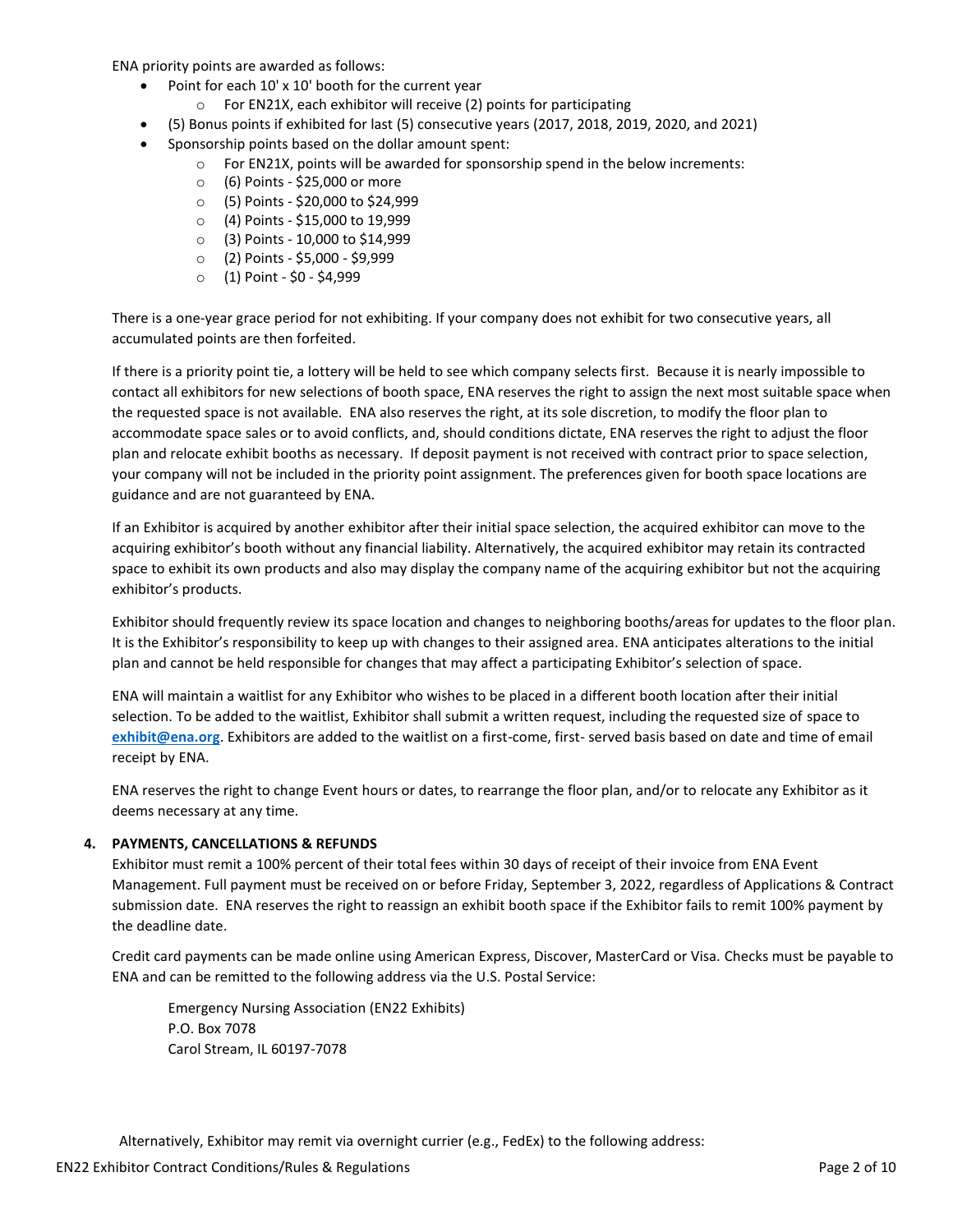Emergency Nursing Association (EN22 Exhibits) 930 E. Woodfield Road Schaumburg, IL 60173

For ACH/wire payments, please email **[exhibit@ena.org](mailto:exhibit@ena.org)** for remittance instructions.

ENA reserves the right to hold or revoke Exhibitor badges for any Exhibitor with an unpaid balance and to instruct all official EN22 contractors to deny goods and services.

#### **5. CANCELLATION OF FULL OR PARTIAL SPACE BY EXHIBITOR**

Cancellation of exhibit space must be directed via email to **[exhibit@ena.org](mailto:exhibit@ena.org)**. For cancellations of space received after Contract submission, Exhibitor is responsible for, and ENA shall be entitled to retain, 100% percent of the total Exhibit Booth Fee as a cancellation fee. All Exhibit Booth Fees will automatically transfer to the EN22 digital access component.

Notwithstanding the foregoing, Exhibitor will have no right to cancel all or any portion of assigned exhibit space or this Contract subsequent to ENA 's cancellation of the Event pursuant to Section 7.

# **6. CANCELLATION OR CHANGES TO EMERGENCY NURSING 2022 BY ENA**

If for any reason beyond ENA's control ENA determines that Emergency Nursing 2022 must be cancelled, shortened, delayed, dates changed, or otherwise altered or changed, Exhibitor understands and agrees that ENA shall not refund any amounts Exhibitor paid towards the Exhibit Booth Fee and that all losses and damages that it may suffer as a consequence thereof are its responsibility and not that of ENA or its directors, officers, employees, agents or subcontractors. Exhibitor understands that it may lose all monies it has paid to ENA for space at the Event, as well as other costs and expenses it has incurred, including travel to the Event, setup, lodging, decorator freight, employee wages, etc.

Exhibitor, as a condition of being permitted by ENA to be an Exhibitor in the Event, agrees to indemnify, defend and hold harmless ENA, its directors, officers employees, agents and subcontractors from any and all loss which Exhibitor may suffer as a result of Event cancellation, duration, delay or other alterations or changes caused in whole, or in part, by any reason outside ENA's control. The terms of this provision shall survive the termination or expiration of this Contract.

# **7. ELIGIBILITY TO EXHIBIT**

ENA reserves the right to determine the eligibility of any exhibitor for inclusion in the Event and to prohibit an exhibitor from conducting and maintaining an exhibit if, in the sole judgment of ENA, the exhibitor or exhibit or proposed exhibit shall in any respect be deemed unsuitable. Exhibitor's eligibility to exhibit in the Event must remain in effect from the time of submission of the Contract to the time of the Event and should ENA determine that Exhibitors no longer eligible to exhibit at the Event (though previously deemed eligible), ENA may notify the Exhibitor and may terminate this Contract without liability upon written notice to Exhibitor.

#### **8. SUBLETTING OF EXHIBIT SPACE PROHIBITED**

Exhibitor is prohibited from assigning or subletting a booth or any part of the space allotted to it nor shall it exhibit or permit to be exhibited in its space any products or advertising materials which are not a part of its own regular products, or which are not compatible with the purpose and/or character of Emergency Nursing 2022 as determined by ENA in its sole discretion.

#### **9. PROMOTIONAL ACTIVITIES**

Further, Exhibitor shall not engage in any promotional activities which ENA determines to be outside the purpose and/or character of the Emergency Nursing 2022 as determined by ENA in its sole discretion.

#### **10. RETAIL SALES**

No retail sales, where payment is received and product delivered, are permitted in the exhibit hall of the Event ("Exhibit Hall") at any time. Payment and/or orders may be taken for future delivery.

#### **11. INTELLECTUAL PROPERTY MATTERS**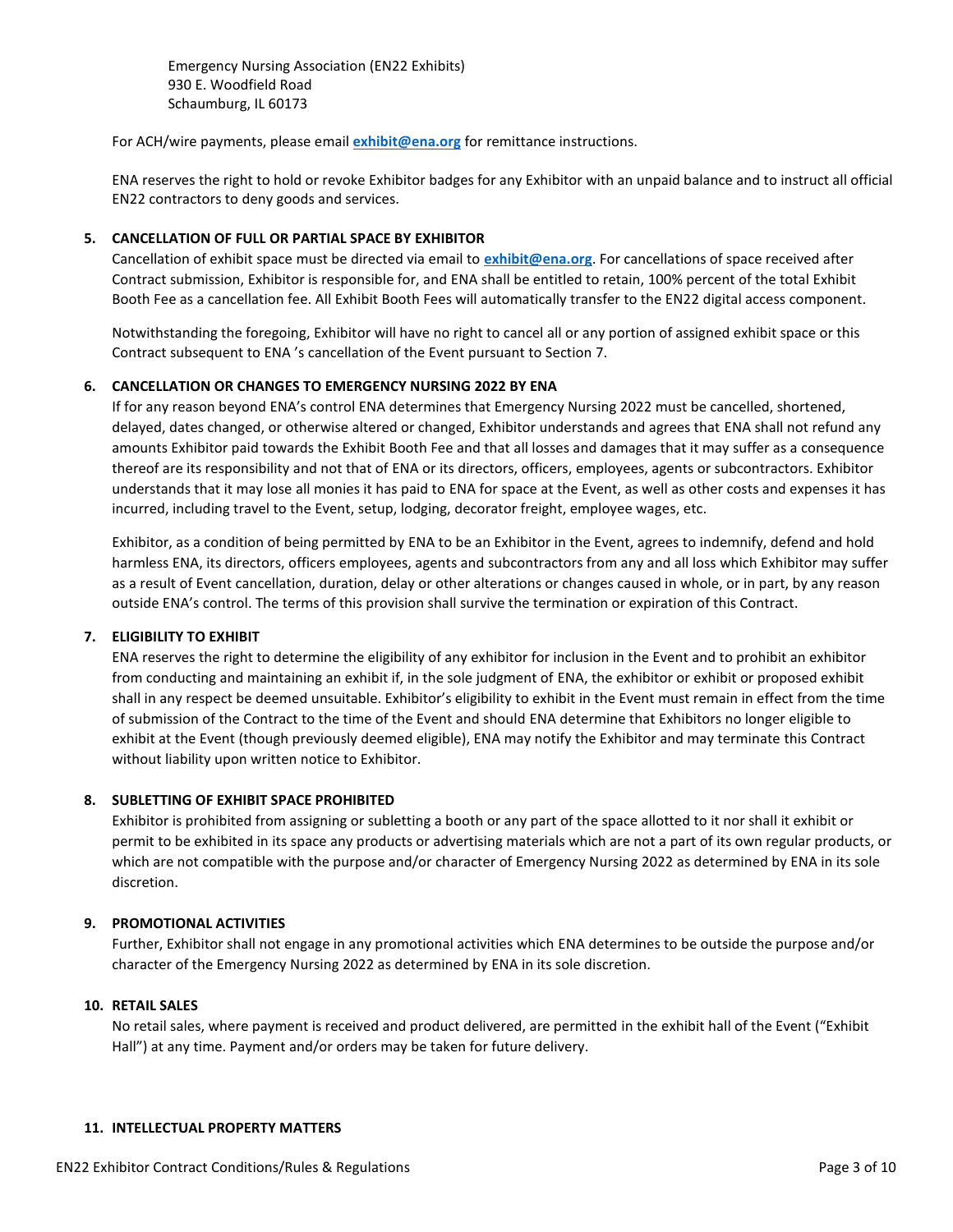The Exhibitor represents and warrants to ENA that no materials used in or in connection with its exhibit infringe the trademarks, copyrights (including, without limitation, copyrights in music and other materials used or broadcast by Exhibitor) or other intellectual property rights of any third party. The Exhibitor agrees to immediately notify ENA of any information of which Exhibitor becomes aware regarding actual or alleged infringement of any third party's trademarks, copyrights or other intellectual property rights. The Exhibitor agrees to indemnify, defend and hold ENA, officers, directors, employees, agents, successors and assigns harmless from and against all losses, damages and costs (including attorneys' fees) arising out of or related to claims of infringement by Exhibitor, its employees, agents, or contractors of the trademarks, copyrights and other intellectual property rights of any third party.

Notwithstanding the foregoing, ENA, its officers, directors, employees, agents, and each of them, shall not be liable for and expressly disclaims all liability for infringement or alleged infringement of the trademarks, copyrights or other intellectual property of any third party arising out of the actions of any Exhibitors. The terms of this provision shall survive the termination or expiration of this Contract.

#### **12. USE OF ENA NAME**

ENA, Emergency Nursing 2022, and Event logo are registered trademarks owned by the ENA. Participation by Exhibitor in the Event does not entitle Exhibitor to use such names or logos, except that Exhibitor may reference the Event and use the Event logo with reference to Exhibitor's participation as an exhibitor at the Emergency Nursing 2022. Participation in the Event does not imply endorsement or approval by ENA of any product, service or participant and none shall be claimed by any participant.

#### **13. SET-UP TIME**

Set-up of exhibits begins in the Facility at 1:00 pm Thursday, September 29, 2022. If an exhibit is not set-up by 4:30 pm, Friday, September 30, 2022, ENA reserves the right to cancel such space, to re-assign such space to another Exhibitor, or to make such other use of the space as deemed necessary or appropriate. ENA reserves the right to set-up the exhibit or remove the freight from the booth at the Exhibitor's expense. ENA reserves the right to modify move-in/Exhibit Hours/move-out, in which case all Exhibitors will be notified prior to the effective date of such changes. No refund will be made to the original contracting Exhibitor with respect to ENA 's election of any rights under this Section 14.

#### **14. EVENT HOURS**

Saturday, October 1 from 11:00 am – 3:30 pm Sunday, October 2 from 11:00 am – 3:30 pm

#### **15. DISMANTLING OF EXHIBITS**

Exhibits are to be kept intact until the closing of the Exhibit Hall on Sunday, October 2, 2022, 3:30 pm. No part of an exhibit shall be removed during the Exhibit Hours without special permission from ENA. Should Exhibitor begin dismantling its booth before the close of the Exhibit Hall may lose part or all of its priority points and may entirely lose the privilege of exhibiting at future ENA events.

All freight must be removed from Facility by 12:00 pm, Monday, October 3, 2022. If exhibits are not removed by this time, ENA reserves the right to remove exhibits and charge the expense to Exhibitor and ENA shall have no liability for any loss or damage to Exhibitor's exhibit property caused by such removal.

#### **16. BADGES**

Exhibitor will be provided (4) complimentary Exhibitor badges per 10x10 sq. ft. of exhibit space purchased which include access to the Exhibit Hall. Exhibitor badges are for Exhibitor's full and part time employees or contractors. Exhibitor badges allow access to the Exhibit Hall during the following move-in, Exhibit Hours and move-out:

Thursday, September 29 from 1:00 pm – 4:30 pm (move-in) Friday, September 30 from 8:00 am – 4:30 pm (move-in) Saturday, October 1 from 8:00 am – 3:30 pm (show day 1) Sunday, October 2 from 9:00 am – 8:00 pm (show day 2 and move-out) Monday, October 3 from 8:00am – 12:00pm (move-out) *\*Times subject to change*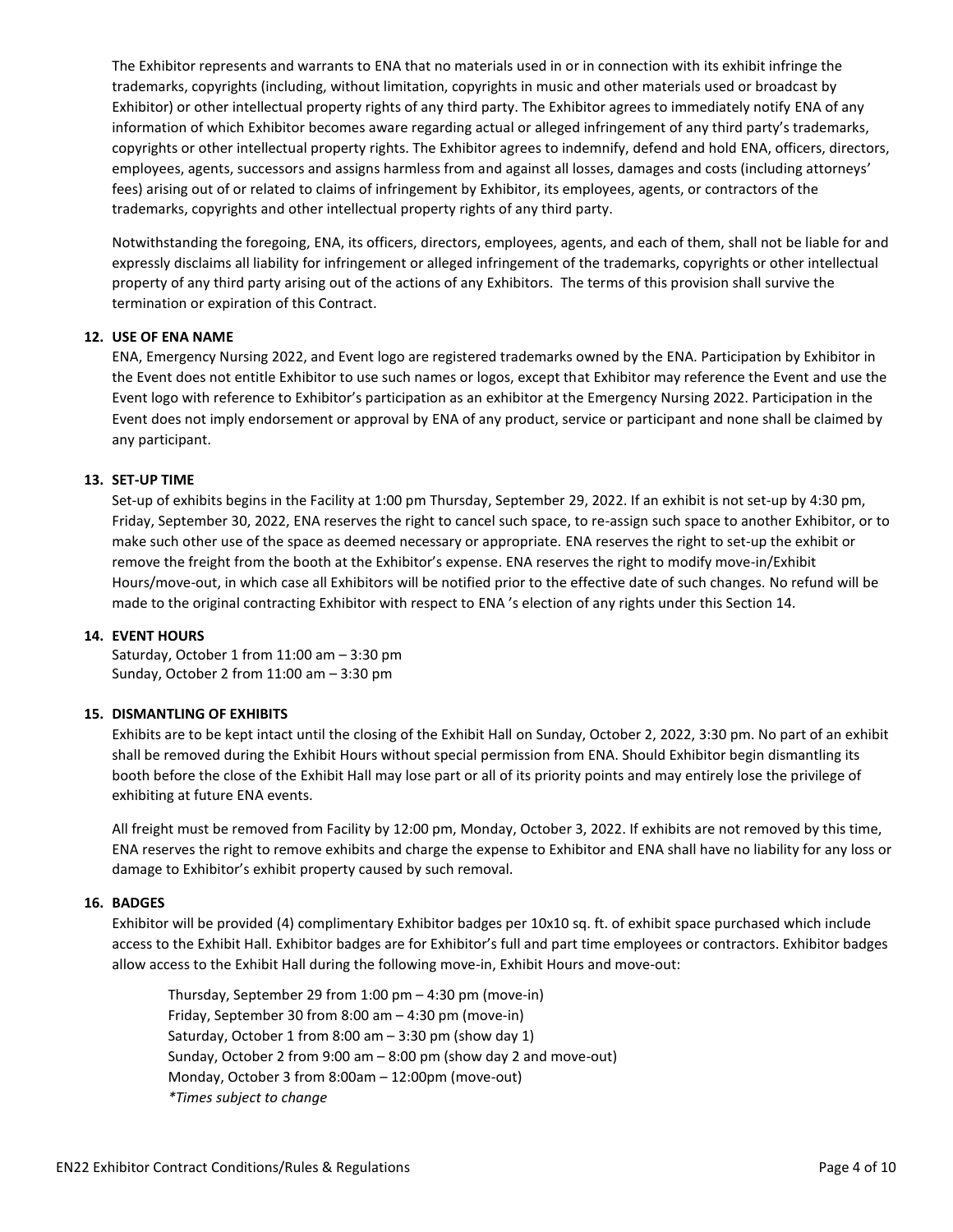Event attendees do not have access to the Exhibit Hall until October 1 at 11:00 am. Should Exhibitor give its badges to an Event attendee in order for the attendee to gain access to the Exhibit Hall prior to this time may, at the sole discretion of ENA, lose part or all of its company's priority points, and may entirely lose the privilege of exhibiting in future ENA events. ENA reserves the right to give an Exhibit Hall Pass to any Exhibitor or Event attendee in order to grant them access to the Exhibit Hall at any time.

#### **17. MINIMUM AGE FOR ADMISSION**

Children under the age of 16 are not permitted in the Exhibit Hal at any time. Any attendees or exhibitors arriving with children under the age of 16 will be denied access to the Exhibit Hall with such children without any exceptions or refunds.

#### **18. EXHIBITOR LIABILITY**

Exhibitor remains solely responsible for the safety of its property at all times during transit to and from the Facility and in the Exhibit Hall. Neither ENA, its directors, officers, employees, agents, subcontractors, nor SmithBucklin, (collectively "Event Management") are responsible for Exhibitor's property or any loss thereto from any cause.

EXHIBITOR HEREBY WAIVES AND RELEASES ANY CLAIM OR DEMAND IT MAY HAVE AGAINST ANY OF EVENT MANAGEMENT BY REASON OF ANY DAMAGE TO OR LOSS OF ANY OF ITS PROPERTY.

#### **19. INDEMNIFICATION**

Exhibitor agrees that it will indemnify, defend and hold Event Management, ENA, their respective officers, directors, employees, agents and each of them, harmless from and against a) the performance or breach of this Contract by Exhibitor, its employees, agents or contractors; b) the failure by Exhibitor, its employees, agents or contractors to comply with applicable laws, regulations and ordinances; and c) the act, omission, negligence, gross negligence, or willful misconduct of Exhibitor, its employees, agents, contractors, licensees, guests, or invitees. This indemnification of Event Management by Exhibitor is effective unless such injury was caused by the sole gross negligence or willful misconduct of Event Management. Exhibitor agrees that if Event Management or ENA is made a party to any litigation commenced by or against Exhibitor, or relating to this Contract or the premises leased hereunder, then EXHIBITOR WILL PAY ALL COSTS AND EXPENSES, including attorneys' fees, INCURRED BY OR IMPOSED UPON EVENT MANAGEMENT OR ENA BY REASON OF SUCH LITIGATION. THE TERMS OF THIS PROVISION SHALL SURVIVE THE TERMINATION OR EXPIRATION OF THIS CONTRACT.

#### **20. INSURANCE**

Exhibitor is required to maintain and to provide a certificate of insurance to ENA Event Management on or before August 19, 2022, evidencing the following:

- (a) General liability with limits not less than \$1,000,000 per occurrence, \$2,000,0000 in the aggregate
- (b) Owned (if applicable), hired and non-owned auto liability with limits not less than \$1,000,000 per occurrence
- (c) Workers' compensation with state statutory limits
- (d) Employer's liability with limits not less than \$500,000
- (e) Commercial umbrella liability with limits not less than \$1,000,000
- (f) Personal property and equipment on a special form replacement cost basis

ENA, SmithBucklin Corporation and the Colorado Convention Center, are to be listed as additional insureds on a primary and non-contributory basis with respect to general/auto/umbrella liability.

A waiver of subrogation must apply to all policies. All carriers are to maintain an A.M. Best rating of not less than A- VII.

Exhibitor will not be permitted to set up its booth prior to submitting the proper certificates. Certificates should be sent to:

ENA Event Management C/O SmithBucklin 330 N. Wabash Ave. Ste. 2000 Chicago, IL 60611 USA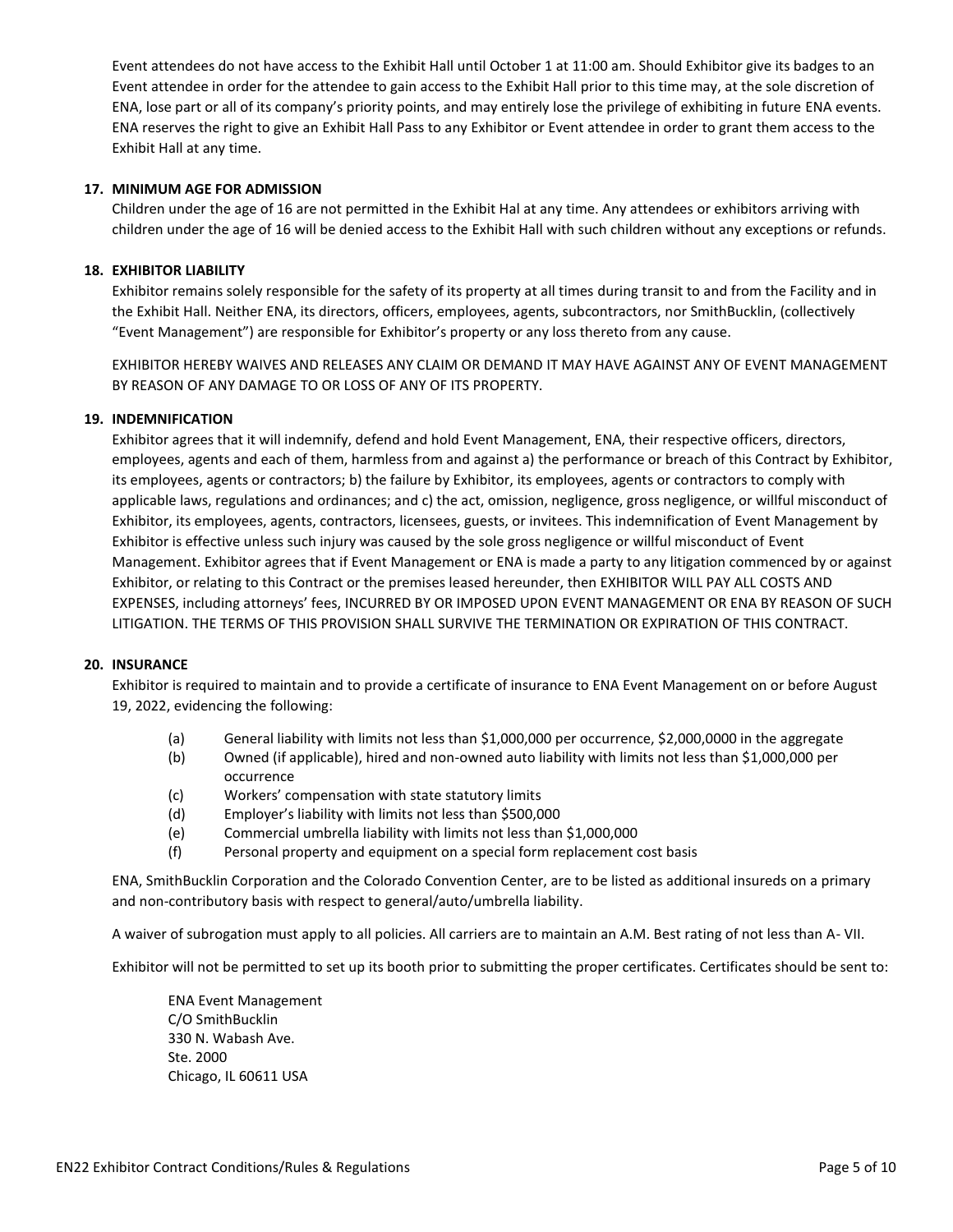#### **21. USE OF SPACE — GENERAL**

- (a) Exhibitor is not permitted to display or distribute literature or any promotion outside the confines of its assigned exhibit space in the Exhibit Hall. Distribution or display of promotional material in public areas of the Facility or meeting rooms is strictly prohibited. ENA also reserves the right to remove, at Exhibitor's cost, any promotional material or product deemed by ENA Event Management as not suitable for display at Emergency Nursing 2022.
- (b) Exhibitor is prohibited from possessing, displaying or depicting any products or components or company names in their booth that could be interpreted as being a promotion or comparison (features, benefits, price etc.) of another company.
- (c) No exhibit will be permitted that interferes with the use of other exhibits or impedes access to them or impedes the free use of the aisles.
- (d) Distribution by Exhibitor, or its agents, of any printed materials, souvenirs or other articles shall be restricted to the Exhibitor's exhibit space. No noisemakers, helium balloons, lighter-than-air objects, gummed stickers or labels will be permitted as handouts.
- (e) Any special promotions, music or stunts planned by Exhibitor at any time during the Event must be approved with ENA. Details should be submitted to ENA Event Management via email to **[exhibit@ena.org](mailto:exhibit@ena.org)** at least 10 business days prior to the start of the Event. ENA reserves the right to designate specific days and hours during which special promotions and stunts may be conducted, if they are permitted at all.
- (f) ENA allows drawings, games of chance and raffles in the Exhibit Hall, subject to the prior written approval of ENA. Exhibitor must abide by all Colorado/Denver County/City of Denver statutes and regulations regarding drawings, games of chance and raffles.
- (g) No animals are permitted in the Facility other than service animals.
- (h) Exhibitor must abide by all of the General Policies, Rules, and Regulations of the Facility, a copy of which is included in the Exhibitor Services Manual, made available to Exhibitor in June. The Facility has reserved the right to update, change or amend its rules and regulations after publication in the Exhibitor Services Manual. To obtain a copy of the General Policies, Rules, and Regulations of the Facility prior to publication in the Exhibitor Services Manual Exhibitor may email **[exhibit@ena.org](mailto:exhibit@ena.org)**.
- (i) Exhibitor shall be responsible for compliance with the Americans with Disabilities Act. Exhibitor shall indemnify, defend and hold Event Management harmless from any and all claims, costs, expenses or other damages, arising out of Exhibitor's breach of this provision consequences of Exhibitor's failure in this regard. The terms of this provision shall survive the termination or expiration of this Contract. For more information on the Americans with Disabilities Act and how to make exhibit space accessible to persons with disabilities, please contact:

U.S. Department of Justice ADA, Civil Rights Division Disability Rights Section – NYAV 950 Pennsylvania Avenue, NW Washington, D.C. 20530 USA 800-514-0301 (voice) 800-514-0383 (TTY) **[www.ada.gov](http://www.ada.gov/)**

- (j) Helium or other compressed gas tanks must be properly secured to prevent toppling. Facility reserves the right to require compressed gas tanks to be removed from the Exhibit Hall during Exhibit Hours. Helium-filled balloons are allowed in the Facility only as a display, and must be fastened to the booth. Balloons may not be given out within the Facility. All lighter-than-air objects must be removed from the Facility at the close of the Event. Facility reserves the right to assess a fee for retrieving any escaped lighter-than-air objects to the Exhibitor.
- (k) onPeak is the only official housing vendor for the Event and other companies may not provide the prices, service and reliability available from onPeak. If you are contacted by ANY company except onPeak about hotel reservations for Emergency Nursing, please inform ENA Event Management at **[exhibit@ena.org](mailto:exhibit@ena.org)**. ENA shall not be responsible for any damages or costs related to Exhibitor making hotel reservations via an unauthorized solicitation of hotel reservations.
- (l) All booth personnel must be properly and modestly clothed.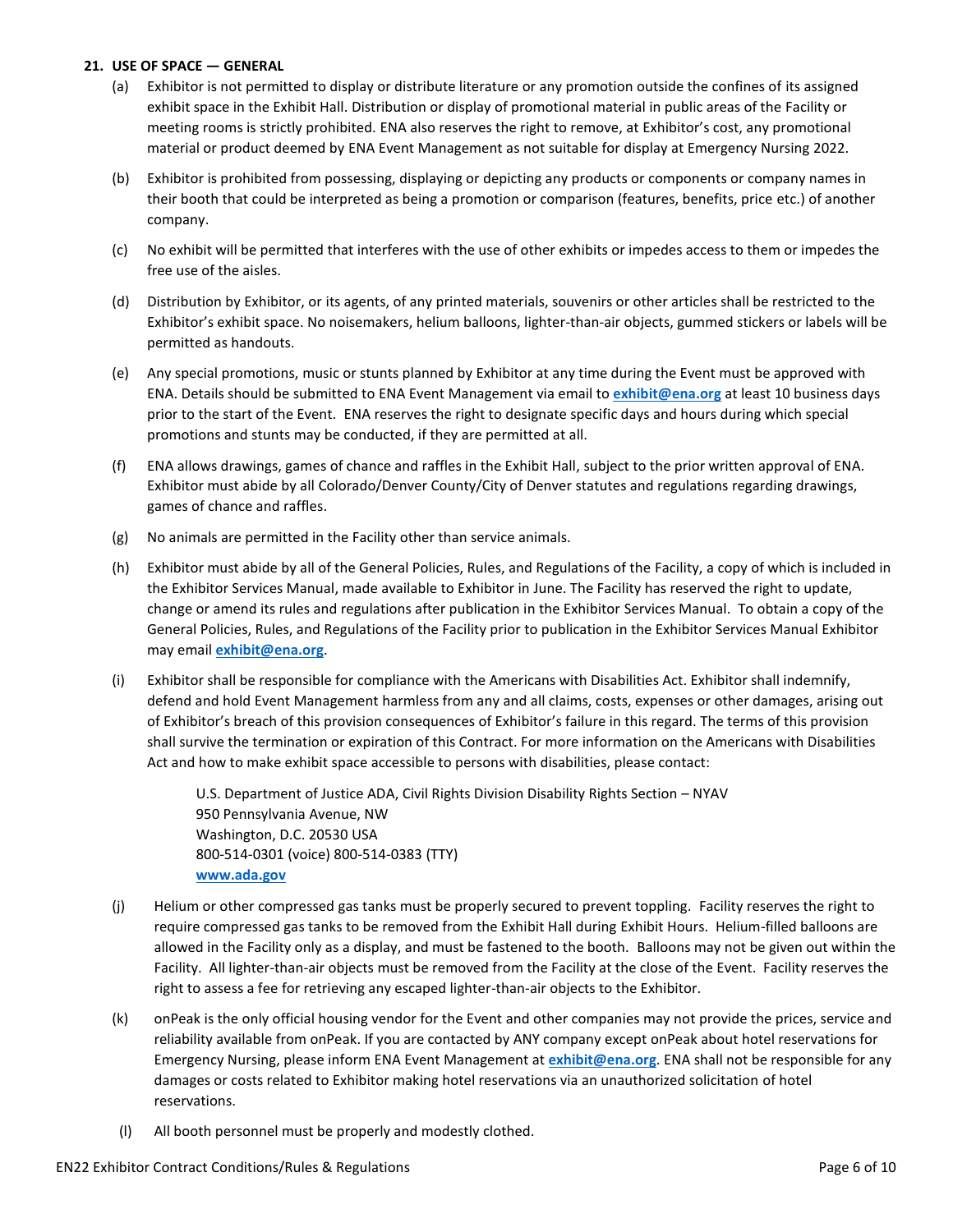- (m) Exhibitor is permitted to serve food and non-alcoholic beverages in its booth during Event Hours. Non-alcoholic beverages do not need to be served by a bartender but all beverages and food must be ordered through the Facility's caterer.
- (n) Exhibitor is permitted to provide alcoholic beverages in its booth, however details should be submitted to ENA Event Management via email to **[exhibit@ena.org](mailto:exhibit@ena.org)** at least 30 business days prior to the start of the Event for review and approval. Alcoholic beverages served in booths may only be purchased and served by licensed bartenders from the Facility's Food and Beverage Department and must be ordered through the Facility's caterer.
- (o) Centerplate, the official in-house caterer and at the Facility is the exclusive provider of food and/or beverage items at the Facility. If requested, Centerplate will allow Exhibitor to bring its own food and/or beverage into the Facility for the sole purpose of equipment demonstration, provided the Exhibitor has signed and submitted Centerplate sampling and waiver of liability form which can be found in the Exhibitor Services Manual or by emailing **[exhibit@ena.org](mailto:exhibit@ena.org)**. If Centerplate is required to handle, store, refrigerate, transport, deliver, prepare, or service any of the demonstration food and beverage product brought in by the Exhibitor, charges will apply. Only food and/or beverages used for Exhibitor's equipment demonstration will be permitted.
- (p) All booth floors must be finished. Exposed concrete is not acceptable. Booth carpet order forms are included in the Exhibitor Services Manual.
- (q) Exhibitor, at ENA's sole discretion, is prohibited from taking videos and photographs of any booths in the Exhibit Hall, other than their own. Aerial photography, videography or stunts of any kind by an Exhibitor, i.e. drones, are strictly prohibited. The Exhibitor acknowledges and agrees that the ENA, its employees and contractors may take photographs/videos, which could include images of Exhibitor, its name and logo, its representatives and its exhibits while attending the Exhibition. Exhibitor hereby consents to and grants to the ENA and its affiliates, the unrestricted, perpetual, worldwide, royalty-free and transferable right and license to use (and grant others the right to use) the images worldwide without any compensation. Exhibitor acknowledges that ENA is the sole and exclusive owner of all rights in the images and hereby waives (a) any and all rights in and to such images, and (b) any and all claims Exhibitor and its representatives may have relating to or arising from the images or their use.
- (r) Music in the booth or at any of Exhibitor's function held in conjunction with the Event is subject to applicable copyright and licensing fees. It is the sole responsibility of the Exhibitor to pay applicable fees.
- (s) Hanging signs are permitted in all peninsulas, modified peninsulas, split islands and island booths to a maximum height of (16') (4.88 m) to the top of the sign. Hanging signs are NOT permitted in inline or perimeter booths.
- (t) All exhibit fixtures and booth structures are permitted to a maximum height of (16') (4.88 m) in all peninsulas, modified peninsulas, split islands and island booths.
- (u) All exhibit fixtures and booth structures are permitted to a maximum height of (8') (2.44 m) in inline booths. All exhibit fixtures and booth structures are permitted to a maximum height of (12') (3.66 m) in all perimeter booths. All exhibit fixtures and booth structures are permitted to a maximum height of (16') (4.88 m) in all peninsulas, modified peninsulas, split islands and island booths. Exhibitor agrees to abide by these maximum height limits and all other Booth Construction/Display Rules & Regulations as outlined in the Appendix.
- (v) If Exhibitor occupies an Island, Split Island, Peninsula or Modified Peninsula space, Exhibitor must submit a detailed floor plan, including dimensions, to ENA Event Management for review and approval by Friday, August 27. If Exhibitor received a written booth violation notice at the Event in 2019, Exhibitor must submit a detailed floor plan, including dimensions, to ENA Event Management for review and approval by Friday, August 27. Floor plans should be submitted via email to **[exhibit@ena.org](mailto:exhibit@ena.org)**.
- (w) Umbrellas and canopies are considered part of the overall booth components and may not protrude into the aisle.

# **22. USE OF SPACE — LIGHTS/ AUDIO / VEHICLES ETC.**

(a) No spotlight may be directed toward the aisles or so directed that it proves to be irritating or distracting to neighboring Exhibitors or guests.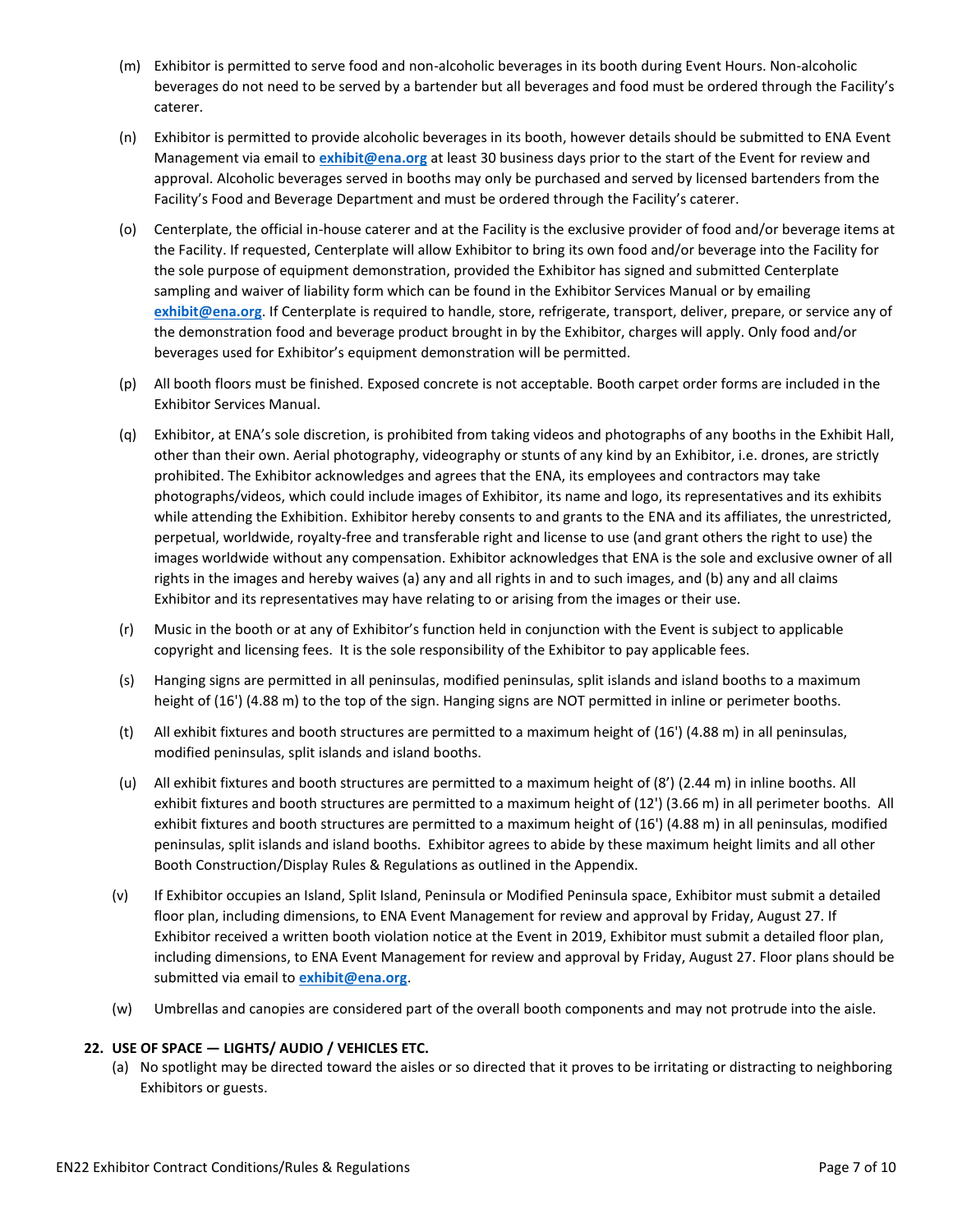- (b) Droplights or special lighting devices must be hung at a level or positioned so as not to prove to be an irritant or distraction to neighboring Exhibitors or guests.
- (c) No strobe light effects are permitted.
- (d) Projectors, computer screens or TV screens must not cause people to block the aisle. Computer screens and TV screens are considered part of the overall booth components and may not protrude into the aisle.
- (e) Loud speakers or operation of equipment, which is of excessive sound volume to be annoying to neighboring Exhibitors or guests is not permitted based on the 80/80 Rule: Any sound that consistently exceeds 80 decibels measured at the edge of an Exhibitor's booth or is clearly identifiable more than 80 feet from that booth is considered objectionable.
- (f) No lighting, fixtures, lighting trusses, or overhead lighting are allowed outside the boundaries of the exhibit space. All lighting should be directed to the inner confines of the booth space. Lighting should not project onto other exhibits or aisles. Exhibitors intending to use hanging light systems are required to submit a detailed floor plan with light locations and dimensions, including height, of all items in the booth, to ENA Event Management for review and approval by Friday, August 27.
- (g) Vehicles may not be displayed without prior written approval from ENA and the Public Safety Department of the Facility.

# **23. MEETINGS & DISPLAYS OUTSIDE EXHIBIT AREA**

In order to ensure the success of the Event and avoid dilution of benefits extended to all partners, Exhibitor may not extend invitations, call meetings or otherwise encourage absence of other exhibitors/sponsors attendees from any program or other component of the Event during Exhibit Hours or any function sponsored in connect with the Event without prior notice to and approval by ENA.

Absolutely no exhibits are permitted outside the Facility. There are to be no displays in hotel rooms, hotel public areas or other facilities or areas contracted or used by ENA.

#### **24. HOTEL ROOMS, SUITES & MEETING ROOMS**

ENA reserves the right to control all suites and meeting rooms in the Facility and in those hotels participating in the ENA housing block. These controls have already been set up with each property. The Ancillary & Meeting Space Request Form should be used to submit requests for function space, including meeting and hospitality rooms. You also may submit your application for meeting space online on the 'Exhibitor Resource' page of the website. No meetings, private functions, including lunch meetings, or entertainment can be scheduled during Exhibit Hours (September 21 from 5:30pm – 8:00pm; September 22 from 8:00am – 8:00pm; September 23 from 8:00am – 10:00pm; September 24 from 8:00am – 7:00pm; & September 25 from 8:00am – 11:30am). No product displays or demonstrations are permitted in meeting rooms. Activities that conflict with the nature of Emergency Nursing 2022 are not permitted. Suites and meeting rooms are assigned on a first-come, first-served basis and only to Exhibitors and organizations allied with ENA.

# **25. ATTENDEE LISTS**

Attendee lists from the Event are distributed only to exhibiting companies, other official partners and attendees. Please note that Exhibitor and no other individual or organization are authorized to market or to sell attendee lists of ENA. Such lists shall only be used for mailings of promotional material relating to Exhibitor's booth at the Event and shall not be reproduced, transferred or used in any other manner. In using such lists for mailings, Exhibitor must ensure compliance with all country, state and local laws and regulations including, but not limited to, the European Union's General Data Protection Regulations (GDPR and the California Consumer Privacy Act (CCPA). The Exhibitor shall indemnify, hold ENA, its directors, officers, employees, agents or subcontractors harmless from the performance or breach of this provision by Exhibitor, its employees, agents or contractors. The terms of this provision shall survive the termination or expiration of this Contract.

#### **26. FIRE REGULATIONS**

(a) All materials used in exhibit booth(s) must be of a non-flammable nature. Electric signs and equipment must be wired to meet the specifications of the Facility and the City of Denver Fire Prevention Division.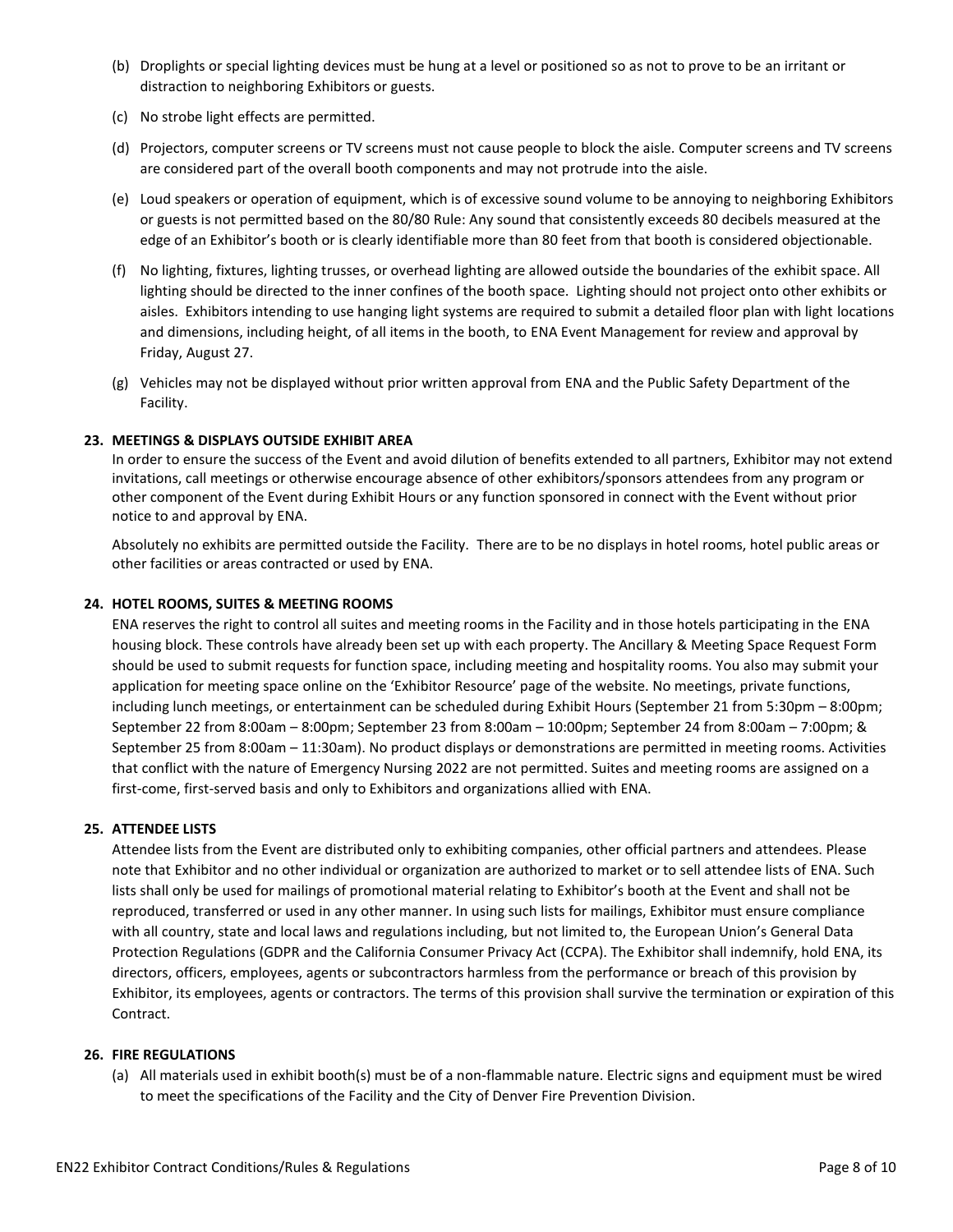- (b) If Exhibitor has equipment that produces heat, smoke or open flames as an integral part of product demonstration, Exhibitor must provide ventilation, safety equipment and proper insulation and utility connections meeting all local fire regulations. Under such circumstances, Exhibitor must also receive written approval of plans from the Facility, the City of Denver Fire Prevention Division and from ENA.
- (c) A complete list of all fire regulations is included in the Exhibitor Services Manual. The City of Denver Fire Prevention Division has reserved the right to update, change or amend its rules and regulations after publication in the Exhibitor Services Manual.

# **27. LABOR RELATIONS**

- (a) Full-time employees of Exhibitor may set up Exhibitor's own exhibits without assistance from the local union. Any labor services that may be required beyond what Exhibitor's regular full-time employees can provide must be rendered by union personnel and can be ordered in advance through GES. Proof of full-time employment status may be requested by the Union Steward of any personnel working in Exhibitor's booth.
- (b) If Exhibitor intends to use an Exhibitor Appointed Contractor (EAC) to install and/or dismantle their booth, Exhibitor must register their EAC no later than Friday, August 27. An EAC registration form is provided in the Exhibitor Services Manual. An original Certificate of Insurance must be filed with ENA in order for any EACs to gain access to the Exhibit Hall. The Facility follows the ESCA (Exhibition Service Contractors Association) Badging System. All EACs are required to wear both a Facility Access Credential and individual Event credential at all times.
- (c) Exhibitor may hand carry its own materials into the exhibit facility. The use or rental of dollies, flat trucks and other mechanical equipment, however, is not permitted. <Contractor Name> controls access to the loading docks in order to provide for a safe and orderly move-in/out. Only full-time employees of the exhibiting company are allowed to hand carry items. Unloading and reloading at the dock of any and all contracted carriers are handled by the General Services Contractor. A dock is provided for use by privately operated vehicles.

# **28. EXHIBITOR SERVICES MANUAL**

In June, GES will distribute an Exhibitor Services Manual to Exhibitor that provides complete shipping instructions, production information, and other forms for all services needed during installation, Exhibit Hours and dismantle.

# **29. WARRANTIES**

ENA makes no warranties, either express or implied, as to the availability or suitability of the contractors, services and/or equipment of the Facility, ENA, or their respective employees, agents or contractors.

# **30. AMENDMENTS/ INTERPRETATION**

ENA reserves the right to amend and enforce this Contract. Written notice of any amendments shall be given to Exhibitor. Exhibitor, for itself, its agents and employees, agrees to abide by this Contract set forth therein, or by any subsequent amendments. ENA reserves the sole right to interpret this Contract. All interpretations are final and are not subject to review or to appeal. Exhibitor, in the sole interpretation of ENA shall be subject to disciplinary action up to and including ejection from the Event and refusal to participate in any future events of ENA.

# **31. ENFORCEMENT/ MISCELLANEOUS**

This Contract is governed by Illinois law and the Exhibitor consents to the exclusive jurisdiction of the State and Federal courts seated in Cook County, Illinois, with respect to any action arising out of this Contract or ENA. The parties explicitly acknowledge and agree that the provisions of this Contract are both reasonable and enforceable. However, the provisions of this Contract are severable and, as such, the invalidity of any one or more provisions shall not affect or limit the enforceability of the remaining provisions. Should any provision be held unenforceable for any reason, then such provision shall be enforced to the maximum extent permitted by law.\

This Contract will be binding on the Exhibitor's heirs, successors and assigns.

# **32. LIMITATION OF LIABILITY**

IN NO EVENT SHALL THE FACILITY, EMERGENCY NURSING 2022, ENA, THEIR OWNERS, MANAGERS, OFFICERS OR DIRECTORS, AGENTS, EMPLOYEES, INDEPENDENT CONTRACTORS, SUBSIDIARIES AND AFFILIATES (COLLECTIVELY "ENA PARTIES") BE LIABLE TO THE EXHIBITOR OR ANY THIRD PARTY HIRED BY OR OTHERWISE ENGAGED BY THE EXHIBITOR FOR